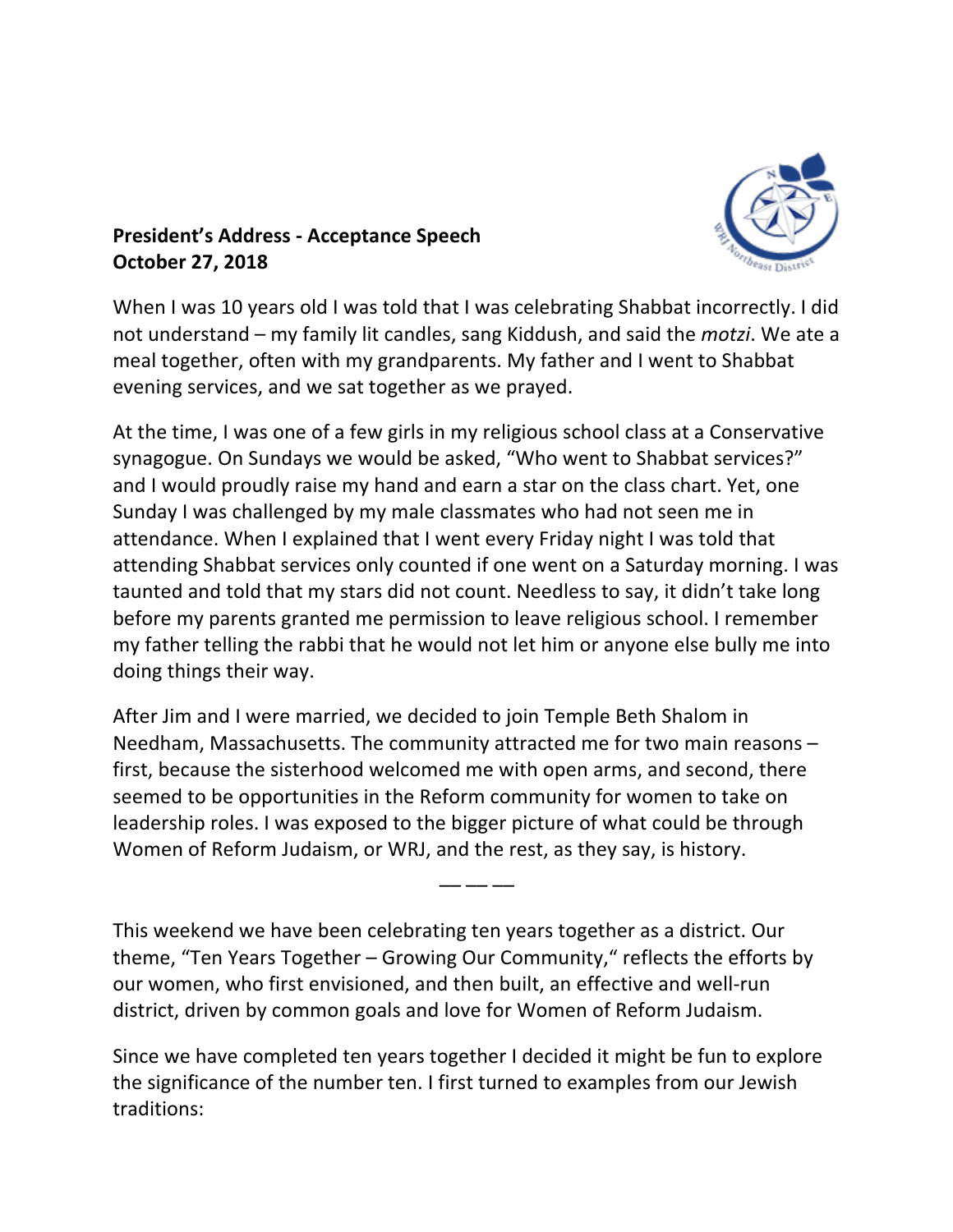- We are summoned to put holiness into action, through the Ten **Commandments**.
- It took **ten plagues** in Egypt to finally convince Pharaoh to let the Israelites leave.
- In the Torah portion Vayeira, which we read this morning, Abraham bargained with God. God agreed not to destroy the cities of Sodom and Gomorrah if they could find **ten righteous individuals** living there.
- Holiness is reflected in community, whenever **ten adults** gather to constitute a *minyan*.
- Jews observe **Ten Days of Reflection** beginning on Rosh HaShanah and ending on Yom Kippur.

The concept of ten certainly is not limited to our Jewish tradition:

- Pythagoras and his followers believed that numbers were the basis of the entire universe, and that **ten was the most perfect number** expressing the whole of human knowledge.
- For those of us who have welcomed babies into our lives, we admire the miracle of their beings by counting their **ten fingers and ten toes**, which, many theorize, is probably why we count in a base ten system.
- The metric system is based on the number 10. The United States is one of three countries in the world that does *not* use the metric system. Our sensible sisters living in the Northern most part of the district do. And speaking of Canada...
- Canada has **ten Provinces**
- A collection, set, or series of ten items is called a **decade** which also includes a period of ten years.

How does a group grow a community? Since growing is the operative word in this part of our weekend's theme, I asked Jim, who is a third generation gardener, what goes into the growing process from his point of view. He said, growing a garden takes **work, attention, dedication, caring, and nurturing**.

–– –– ––

Soil, a garden's base, is an organic, living thing. Suitable soil is actually created, using compost and other nutrients, for whatever one is planning to plant. The women who came before us created the base for our community. I would like to thank and acknowledge our past district presidents, our past WRJ president, and our WRJ leaders for providing the foundation for our community.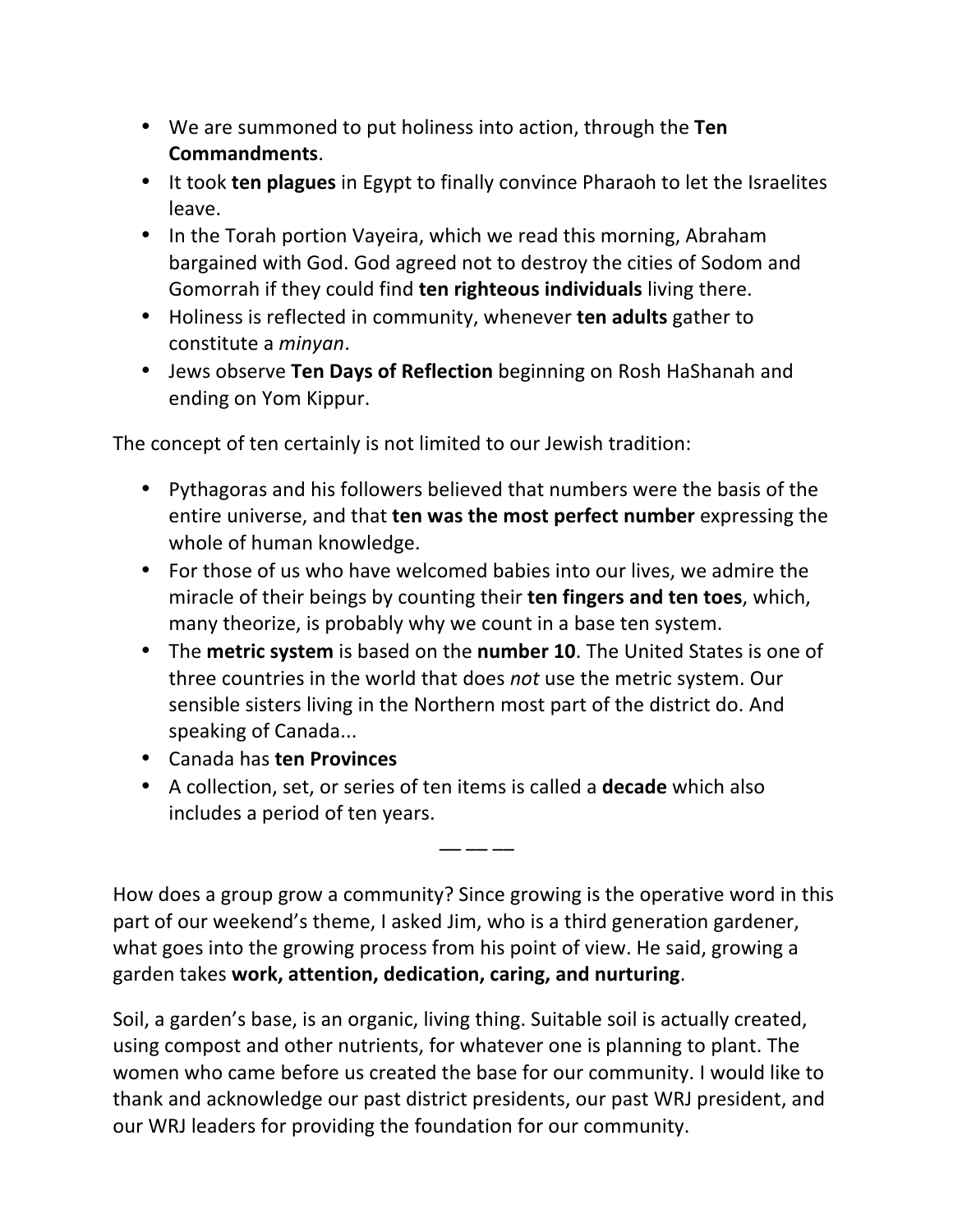Plants need to be chosen and placed carefully. Does each seedling need sun or shade? How much water is needed for each kind? What position in the garden will maximize growth potential? Over the last decade our dedicated women have provided their skills and talents to make sure each aspect of our district was relevant, whether planning area events, kallahs, or conventions, restructuring our governance model, or making sure our policies and procedures were sound and up to date. I would like to thank our alumnae and outgoing board for helping our district prosper.

To make sure that each plant maximizes its potential to produce flowers and fruit for the future, many gardeners will plant several varieties of pollinator plants around the area, strategically placed to provide habitat for bees, birds, and butterflies. I want to thank the women who have made commitments to serve on our district board for the next biennial period, and potentially beyond, to ensure our future.

Returning to Jim's words about growing – that it takes **work, attention, dedication, caring, and nurturing** – I think many of us in WRJ will find these words familiar since they are included in, or alluded to, in the WRJ mission statement:

WRJ strengthens the voice of women worldwide and empowers them to **create caring communities, nurture congregations, cultivate personal and** spiritual growth, and advocate for and promote progressive Jewish **values.**

Over the next two years we hope to continue our outreach to women, to continue to connect women in ways that have proven successful, and to try some new and more spontaneous efforts. We hope to grow, expand and improve our efforts with social advocacy and action within the district, and to raise awareness among our women of philanthropic opportunities through WRJ. We hope to nurture our communications department, to teach new skills to women who have agreed to tackle this ever-changing area in our fast-paced world. And we will endeavor to achieve balance, and to continue to enjoy each other's company as we do so.

–– –– ––

At this point I would like to thank everyone for all their support.

I am grateful to my parents, Ruth and Sidney Novak, who raised me to look for the positives in life and to always try to do the right thing.